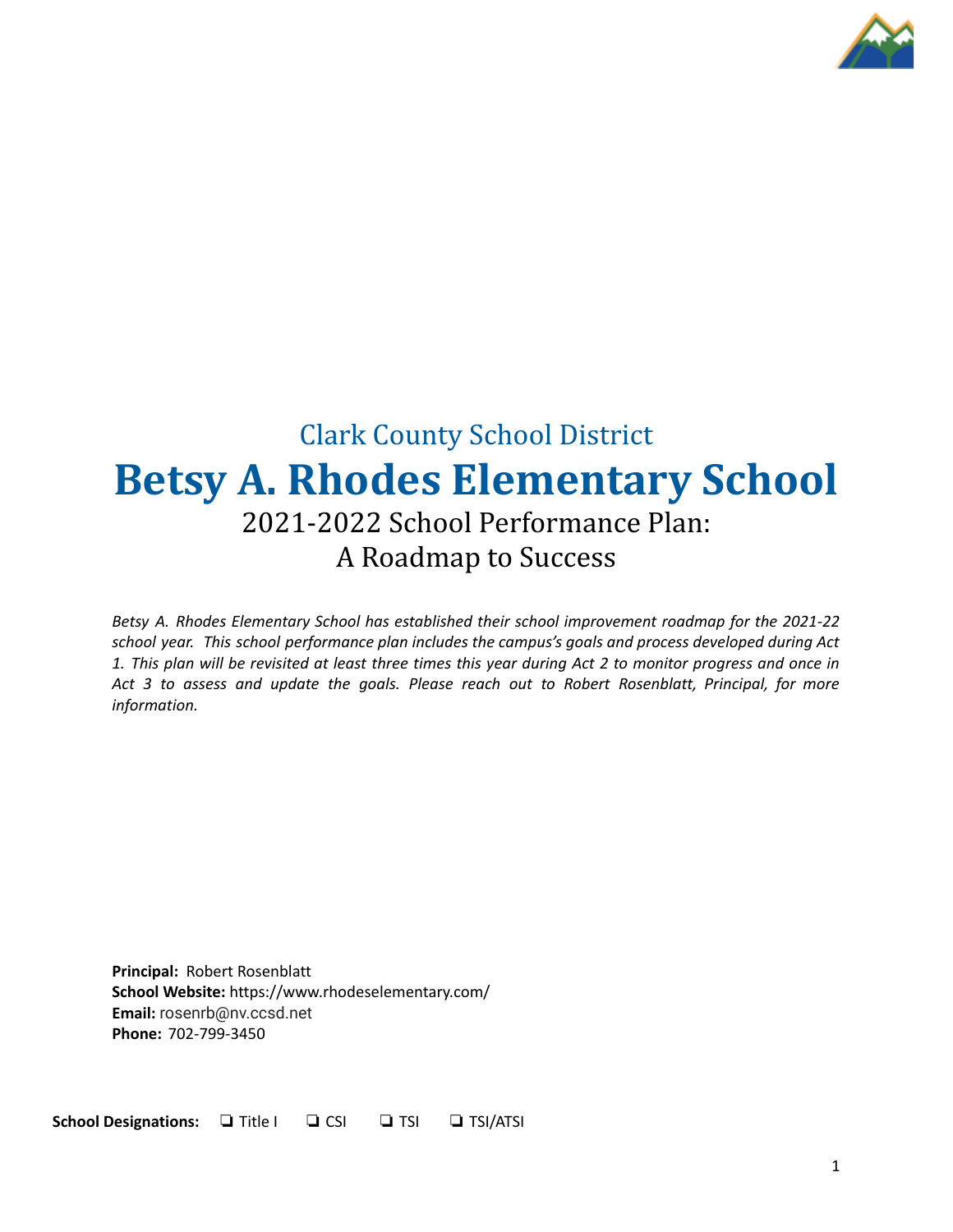

## **School Information**

This section provides an at-a-glance view of the school's enrollment and student performance data. For information about Nevada's Consolidated State Plan, see Every Student [Succeeds](https://doe.nv.gov/uploadedFiles/ndedoenvgov/content/Boards_Commissions_Councils/ESSA_Adv_Group/NevadaSubmittedConsolidatedPlanFinal.pdf) Act (ESSA), and for detailed information about the School and District rating system, see the School [Rating](http://nevadareportcard.nv.gov/DI/MoreDownload?filename=Nevadas%20School%20Rating%20System.pdf) *[Overview.](http://nevadareportcard.nv.gov/DI/MoreDownload?filename=Nevadas%20School%20Rating%20System.pdf)*

|                        | <u>OVERVICTV.</u>                                               |                                 |              |                 |              |        |                                   |                                       |            |        |            |
|------------------------|-----------------------------------------------------------------|---------------------------------|--------------|-----------------|--------------|--------|-----------------------------------|---------------------------------------|------------|--------|------------|
| <b>Enrollment Data</b> |                                                                 |                                 |              |                 |              |        |                                   |                                       |            |        |            |
|                        | <b>Total</b>                                                    | Am $ln/$<br>AK<br><b>Native</b> | <b>Asian</b> | <b>Hispanic</b> | <b>Black</b> | White  | <b>Pacific</b><br><b>Islander</b> | Two or<br><b>More</b><br><b>Races</b> | <b>IEP</b> | EL     | <b>FRL</b> |
| <b>School</b>          | 640                                                             | 0.3%                            | 2.0%         | 27.0%           | 12.8%        | 46.3%  | 1.7%                              | 9.8%                                  | 14.8%      | 4.7%   | 44.5%      |
| District*              | 323,787                                                         | 0.34%                           | 6.06%        | 46.57%          | 14.72%       | 23.76% | 1.62%                             | 6.93%                                 | 12.73%     | 16.12% | 75.54%     |
| State*                 | 496,938                                                         | 0.82%                           | 5.44%        | 42.69%          | 11.45%       | 31.36% | 1.46%                             | 6.78%                                 | 12.68%     | 14.13% | 65.8%      |
|                        | *Accountability Year 2019-2020. Source: nevadareportcard.nv.gov |                                 |              |                 |              |        |                                   |                                       |            |        |            |

| <b>Student Performance Data</b> |                            |             |                 |                 |             |                 |                 |                |             |                 |
|---------------------------------|----------------------------|-------------|-----------------|-----------------|-------------|-----------------|-----------------|----------------|-------------|-----------------|
|                                 |                            |             | <b>Math</b>     |                 |             | <b>ELA</b>      |                 | <b>Science</b> | <b>ELPA</b> |                 |
| <b>Academic</b><br>Year         | School/<br><b>District</b> | Proficiency | Growth<br>(MGP) | Growth<br>(AGP) | Proficiency | Growth<br>(MGP) | Growth<br>(AGP) | Proficiency    | Proficiency | Growth<br>(AGP) |
|                                 | <b>School</b>              | 53.48%      | 49              | 43.38%          | 66.77%      | 55              | 61.19%          | 32.5%          | 27.7%       | 61.54%          |
| 2018                            | <b>District</b>            | 36.1%*      | $50*$           | $38*$           | 47.4%*      | $51*$           | $50.6*$         | 28.9%*         | $14.4%$ **  | 48.5%*          |
|                                 | <b>School</b>              | 46.5%       | 42              | 34.8%           | 64.7%       | 55              | 65.3%           | 28%            | 8.6%        | 46.6%           |
| 2019                            | <b>District</b>            | 36.6%*      | 49*             | $38.1*$         | 48.3%*      | $50*$           | $52.4*$         | 28.9%*         | $15.5\%$ ** | 50.6%*          |
|                                 | <b>School</b>              | N/A         | N/A             | N/A             | N/A         | N/A             | N/A             | N/A            | 25.8%       | 58.8%           |
| 2020                            | <b>District</b>            | N/A         | N/A             | N/A             | N/A         | N/A             | N/A             | N/A            | 14.5%**     | 45.4%**         |

\*Source: nevadareportcard.nv.gov \*\*Source: NDE Data File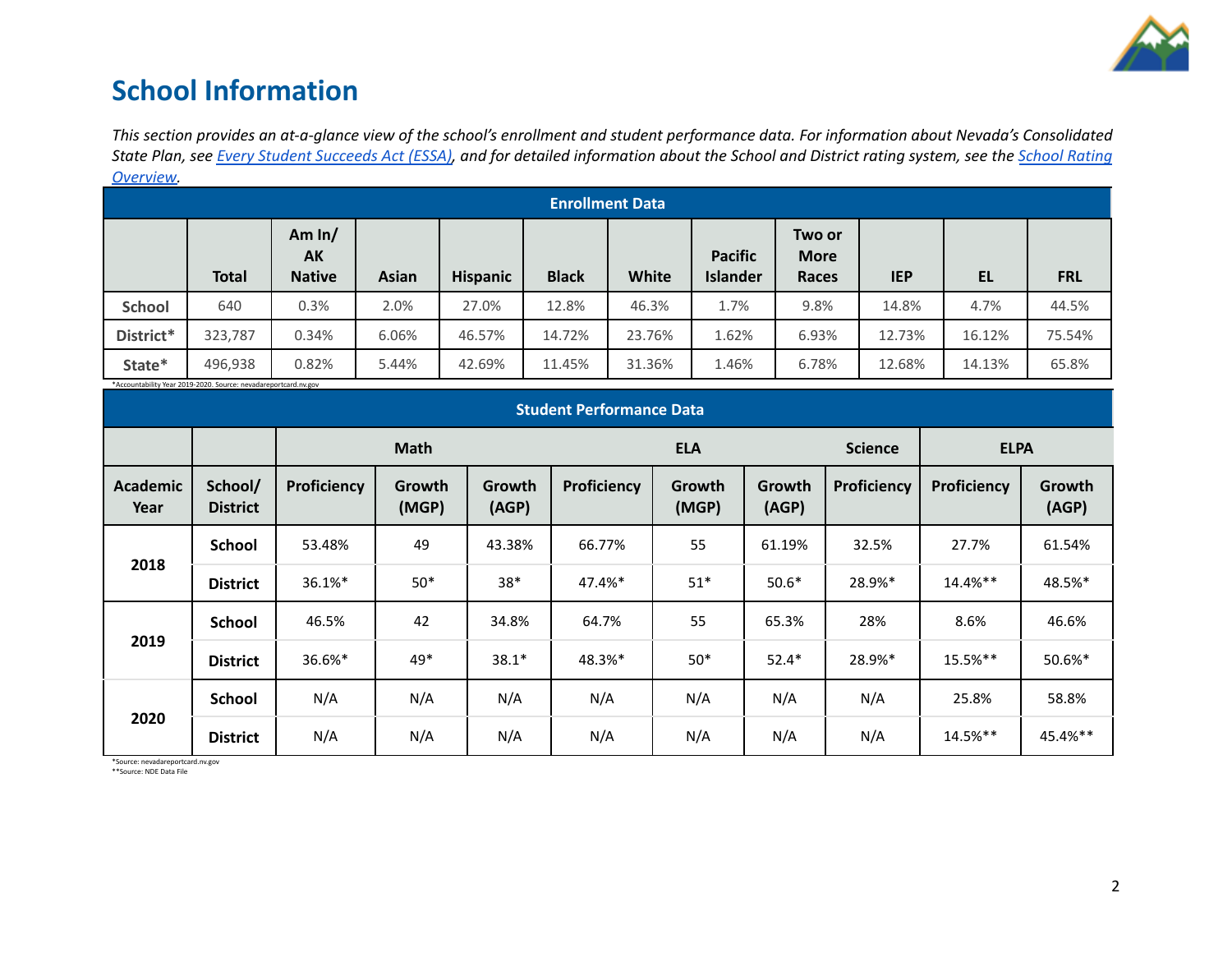

| <b>4 Year ACGR</b> |                               |                               |                               |  |  |
|--------------------|-------------------------------|-------------------------------|-------------------------------|--|--|
|                    | <b>Grad Rate</b><br>2017-2018 | <b>Grad Rate</b><br>2018-2019 | <b>Grad Rate</b><br>2019-2020 |  |  |
| <b>School</b>      | N/A                           | N/A                           | N/A                           |  |  |
| <b>District</b>    | N/A                           | N/A                           | N/A                           |  |  |

| <b>School Climate Data</b> |                                                |                      |                         |  |  |
|----------------------------|------------------------------------------------|----------------------|-------------------------|--|--|
|                            | <b>Cultural &amp; Linguistic</b><br>Competence | <b>Relationships</b> | <b>Emotional Safety</b> |  |  |
| <b>School</b>              | 410                                            | 400                  | 406                     |  |  |
| District*                  | 379                                            | 368                  | 361                     |  |  |

\*Source: datatool.nevadaschoolclimate.org; Results Across Topics; retrieved 6.22.2021

# **School Continuous Improvement (CI) Team**

The Continuous Improvement Team is made up of a diverse group of school administrators, teachers, staff, caretakers, and students. This team *meets regularly to develop, monitor, and continually respond to the school's teaching and learning needs.*

| <b>Name</b>                                                                     | <b>Role</b>                                                  |
|---------------------------------------------------------------------------------|--------------------------------------------------------------|
| Robert Rosenblatt                                                               | Principal(s) (required)                                      |
| Kathy Hoyt (Assistant Principal)                                                | Other School Leader(s)/Administrator(s) (required)           |
| Teacher(s) (required)<br>Lisa Chan, Mario Wolthers, Julie Harrison, Abby Medina |                                                              |
| Kelly Nolan                                                                     | Paraprofessional(s) (required)                               |
| Lexi Watts                                                                      | Parent(s) (required)                                         |
|                                                                                 | <b>Student(s)</b> (required for secondary schools)           |
|                                                                                 | Tribes/Tribal Orgs (if present in community)                 |
|                                                                                 | Specialized Instructional Support Personnel (if appropriate) |
| *Add rows as needed                                                             |                                                              |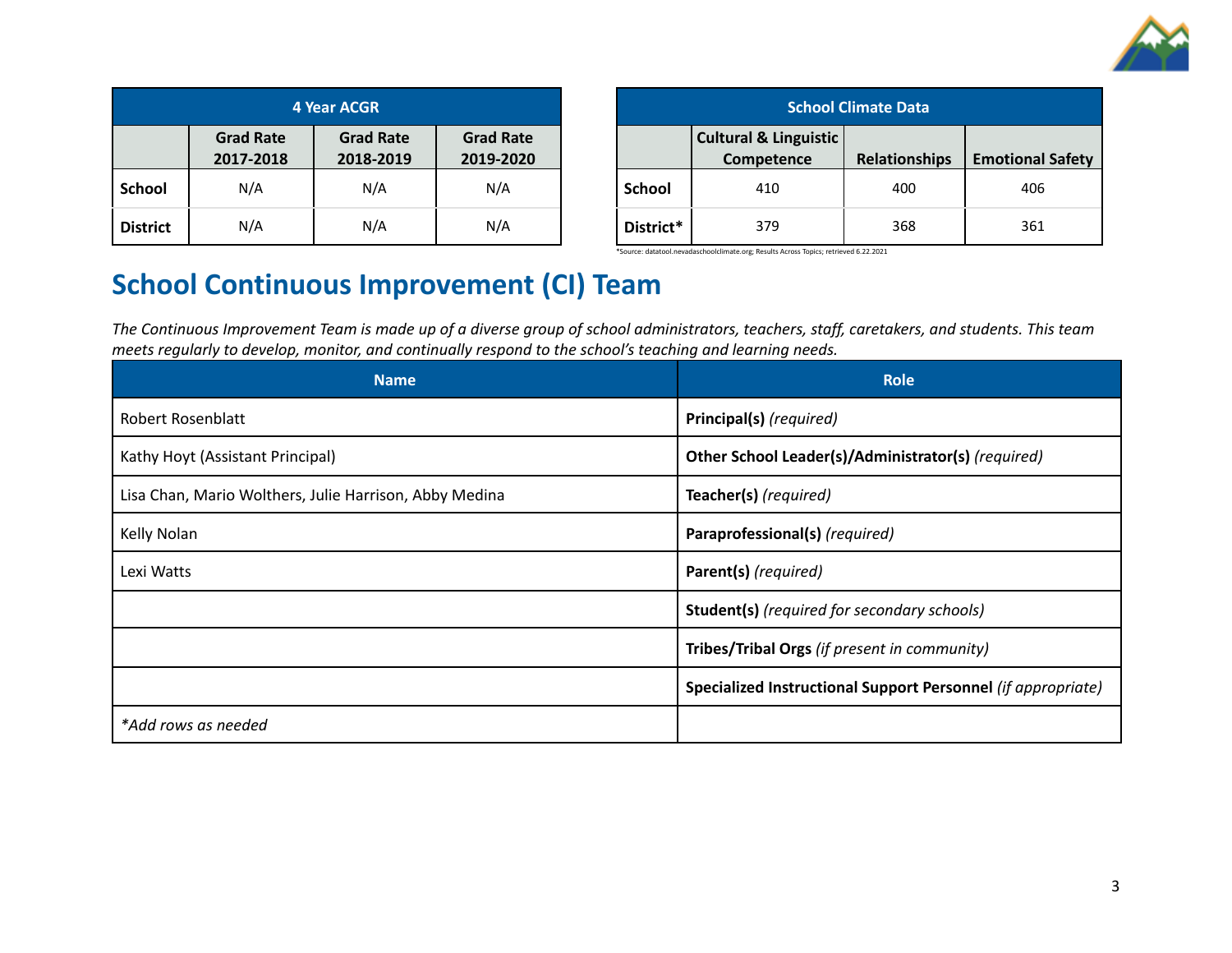

# **School Community Outreach**

| <b>Outreach Event</b>                                                                        | <b>Date and Time</b> | <b>Number in</b><br><b>Attendance</b> | <b>Key Takeaways</b>                                                                                                                                                                                                                                                                           |
|----------------------------------------------------------------------------------------------|----------------------|---------------------------------------|------------------------------------------------------------------------------------------------------------------------------------------------------------------------------------------------------------------------------------------------------------------------------------------------|
| PTA Meeting (Presentation and Survey were also shared with the<br>community via Class Dojo). | 10/6/21, 4:00 PM     | 8                                     | The pandemic is still affecting<br>our students emotionally and<br>academically.<br>Parents would like more tools<br>$\bullet$<br>and communication to assist in<br>learning at home.<br>Students are struggling with<br>$\bullet$<br>conflict resolution and<br>appropriate peer interaction. |
|                                                                                              |                      |                                       |                                                                                                                                                                                                                                                                                                |
| *Add rows as needed                                                                          |                      |                                       |                                                                                                                                                                                                                                                                                                |

*This section highlights outreach events facilitated by the school to engage students, regarding school partners.*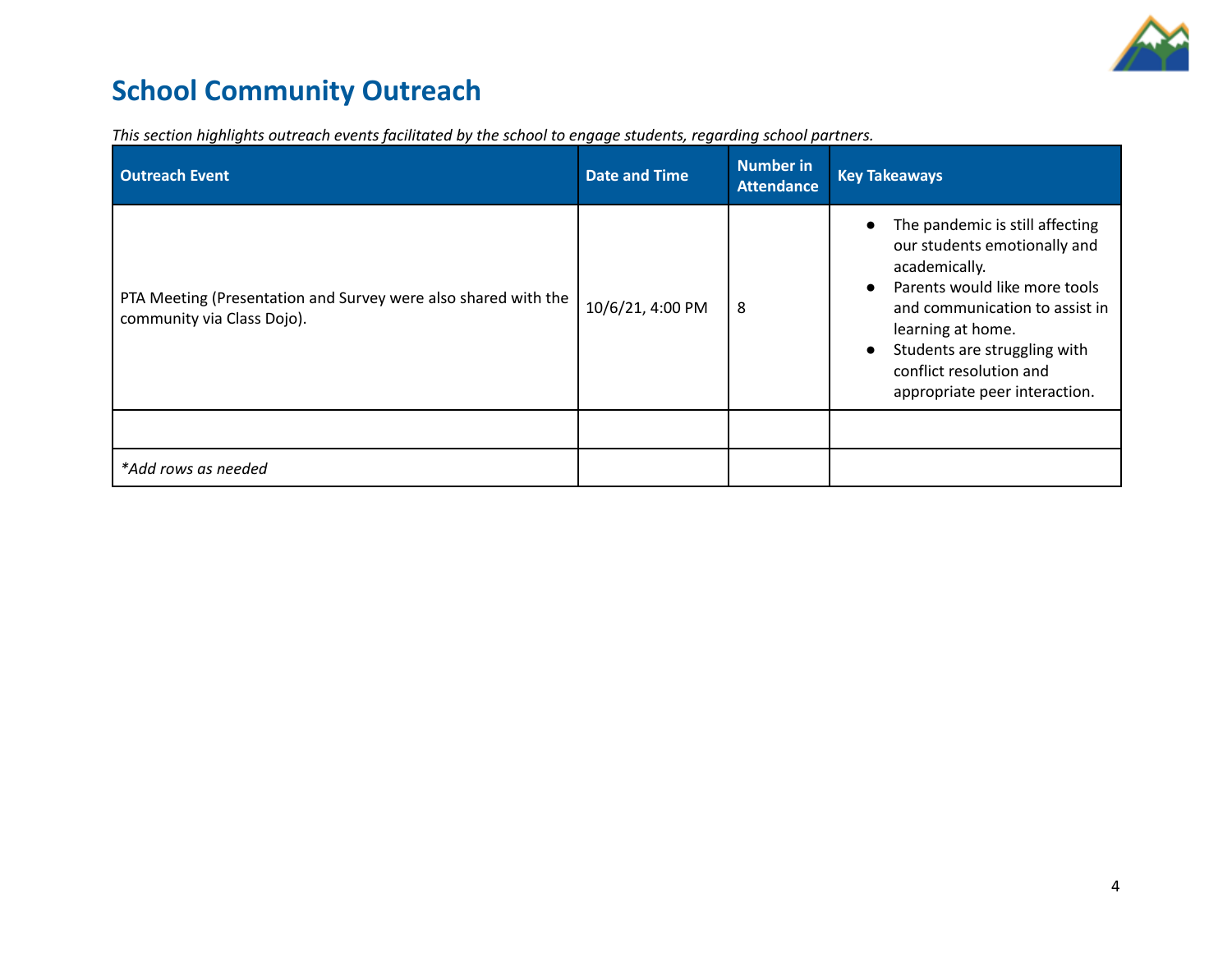

# **School Goals**

The school goals were developed over a series of five events and included opportunities for teachers, parents, and students to share their experience and ideas for improvement. The tables on the following pages capture key aspects of the process the CI team engaged in during the *creation of this plan.*

## **Inquiry Area 1 - Student Success**

### **Part A**

| <b>Student Success</b>                |                                                                                                                                                                                                                                                                                              |                                                                     |                                                                  |  |  |
|---------------------------------------|----------------------------------------------------------------------------------------------------------------------------------------------------------------------------------------------------------------------------------------------------------------------------------------------|---------------------------------------------------------------------|------------------------------------------------------------------|--|--|
|                                       | <b>Student Performance</b>                                                                                                                                                                                                                                                                   | <b>Social and Emotional Learning</b>                                | <b>Access to Rigorous Texts and Tasks</b>                        |  |  |
| Data<br><b>Reviewed</b>               | Map Data, SBAC Data, SLG baseline data                                                                                                                                                                                                                                                       | Panorama, Districtwide Survey,<br><b>Conflict-Resolution Survey</b> | Instructional Rounds, Observations,<br><b>Admin Observations</b> |  |  |
| Problem<br><b>Statement</b>           | According to the fall Panorama Survey, students are having difficulty regulating their emotions and using coping strategies.                                                                                                                                                                 |                                                                     |                                                                  |  |  |
| <b>Critical Root</b><br><b>Causes</b> | Conflict resolution strategies, such as Kelso's Choices and Rockets choices, aren't being used schoolwide and currently are<br>isolated to Humanities and the counselor. Training hasn't been provided to explicitly teach our staff how to implement Kelso's<br>Choices and Rocket Choices. |                                                                     |                                                                  |  |  |

#### **Part B**

| <b>Student Success</b>                                                                                                                                                                                                    |                                                                                                                                                                                |  |  |  |
|---------------------------------------------------------------------------------------------------------------------------------------------------------------------------------------------------------------------------|--------------------------------------------------------------------------------------------------------------------------------------------------------------------------------|--|--|--|
| School Goal: Increase the percent of average students who responded<br>favorably to the Emotional Regulations subsection from 41% (fall) to 46%<br>(winter) to 56% (spring) as measured by the Panorama Education Survey. | Aligned to Nevada's STIP Goal: Goal 6-All students and adults learn<br>and work together in safe environments where identities and<br>relationships are valued and celebrated. |  |  |  |
| Improvement Strategy: Professional learning opportunities on coping strategies such as Kelso's Choices and Rockets Choices for all stakeholders.                                                                          |                                                                                                                                                                                |  |  |  |
| Evidence Level (1-Strong; 2-Moderate; 3-Promising; 4-Demonstrates a Rationale): Positive Behavior Intervention Supports (EBI 1), Counselor<br>(EBI 1), Coaching (EBI 2),                                                  |                                                                                                                                                                                |  |  |  |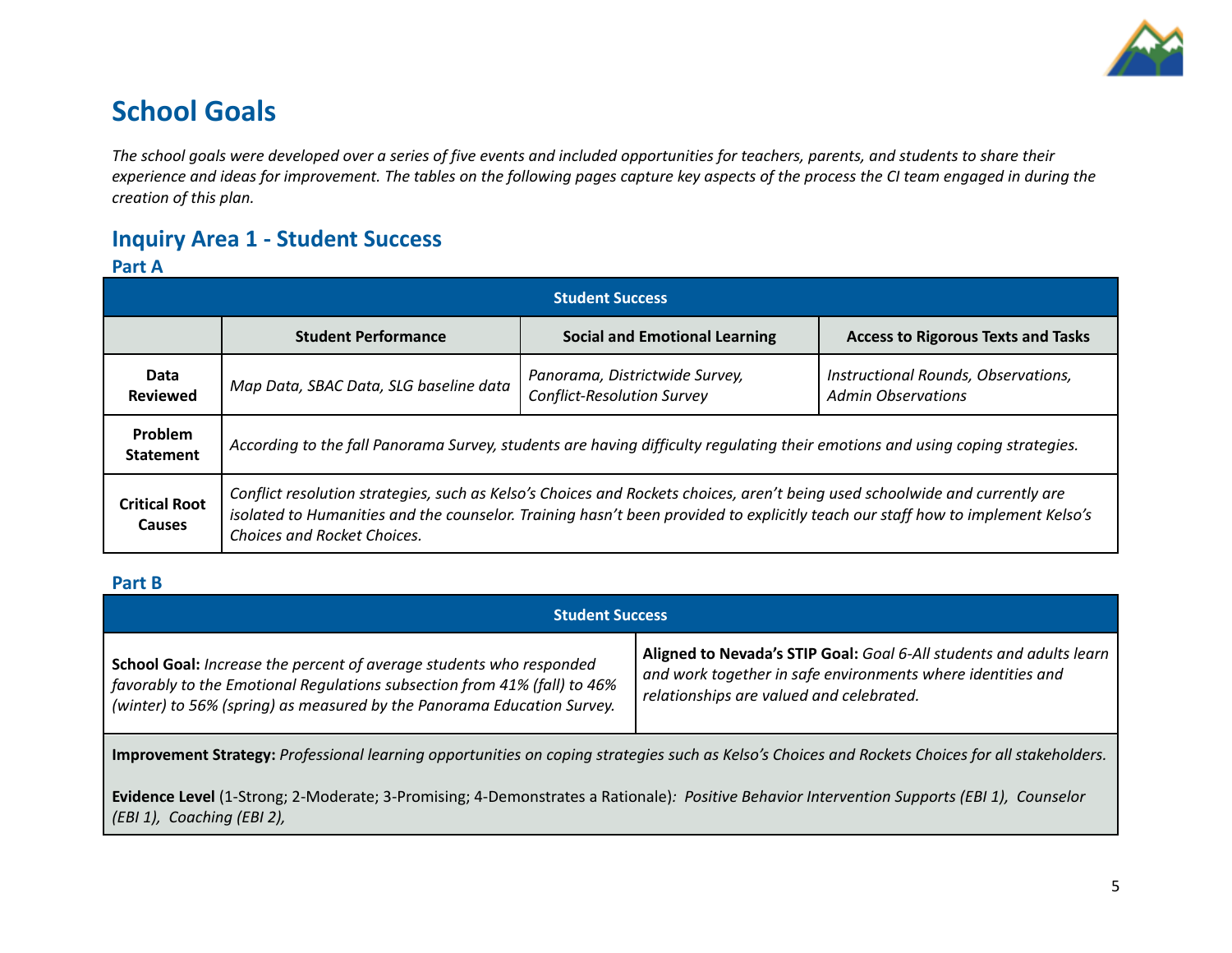

Intended Outcomes: Students will use coping strategies to understand the perspective of others in order to help with their emotional **regulation.**

Action Steps: Professional Development on Kelso's Choices, Counselor and SEL lessons, Tier 2 PBIS behavior interventions, Mindset Mondays, *Counselor small groups, SEL teacher/coach, parent trainings/videos*

**Resources Needed:** *Kelso's Choice posters, professional development plan for staff, training plan for parents*

**Challenges to Tackle:** Parental involvement, Staff Buy-in, Community Engagement

**Equity Supports. What, specifically, will we do to support the following student groups around this goal?**

English Learners: Student support via tutoring opportunities, Teacher communication with ELL Learners and WIDA data, Language support via academic software programs.

Foster/Homeless: Social service connections through the school counselor (food, clothing, school supplies, emotional support). Counselor will check in weekly with identified students.

Free and Reduced Lunch: Establishment of School wide house system (RCA) to foster inclusivity on school campus.

Migrant: N/A

*●*

**●**

*●*

Racial/Ethnic Minorities: Connections with Adults on campus with similar backgrounds.

Students with IEPs: Grade level teachers and resource teachers will review students' IEP behavior goals in order to provide accommodations.

## **Inquiry Area 2 - Adult Learning Culture**

**Part A**

| <b>Adult Learning Culture</b> |                               |                                 |                                            |  |
|-------------------------------|-------------------------------|---------------------------------|--------------------------------------------|--|
|                               | <b>Instructional Practice</b> | <b>Instructional Leadership</b> | <b>Systems and Structures that Support</b> |  |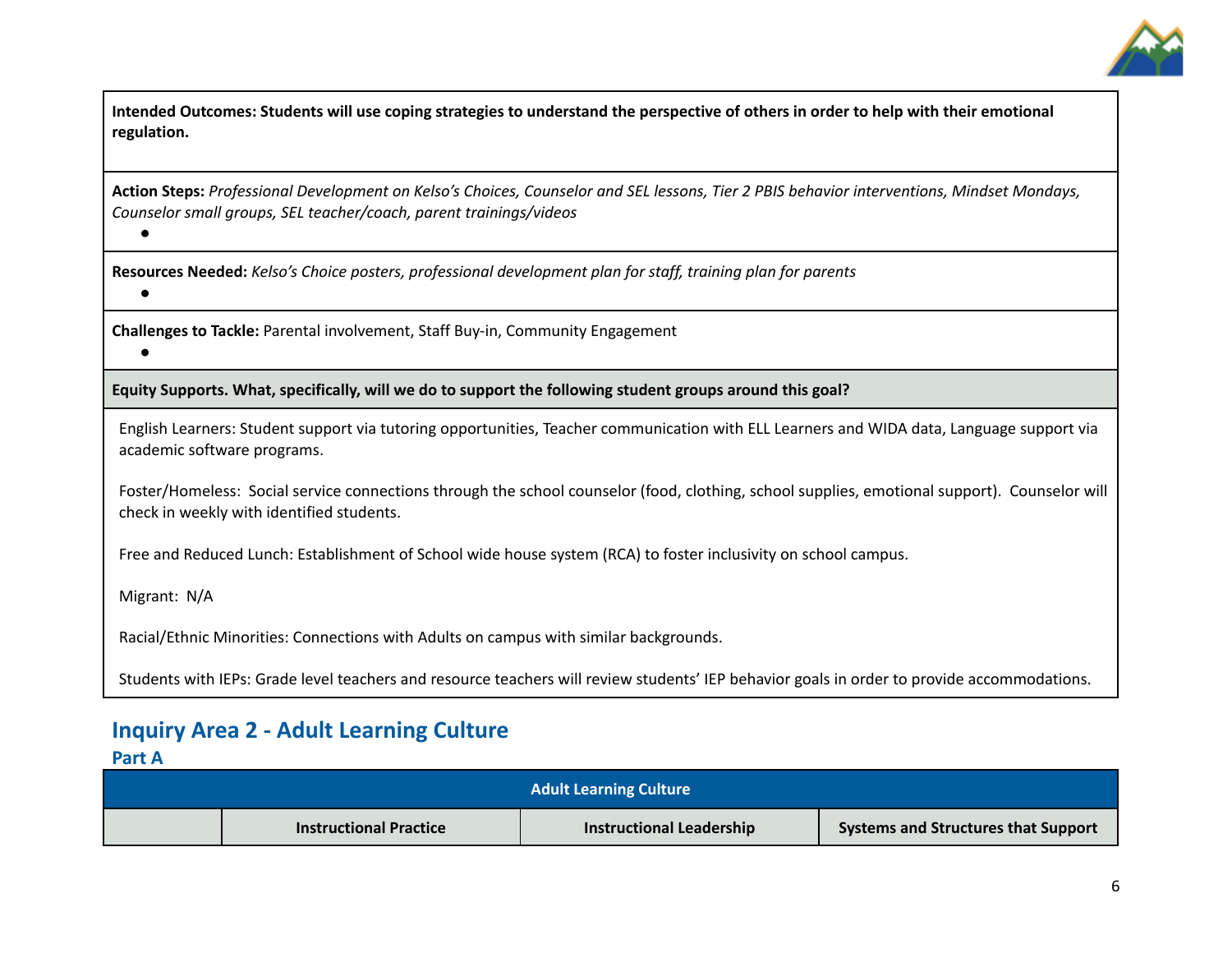

|                                       |                                                                                                                                                                                |                                                           | <b>Continuous Improvement</b>                                                              |  |  |
|---------------------------------------|--------------------------------------------------------------------------------------------------------------------------------------------------------------------------------|-----------------------------------------------------------|--------------------------------------------------------------------------------------------|--|--|
| Data<br><b>Reviewed</b>               | <b>Strategist PD Sessions</b><br><b>PLC Participation</b><br>Instructional Walkthroughs                                                                                        | Staff Survey Data related to leadership<br>opportunities. | PLC's<br>Committees<br><b>Staff Led Professional Development</b><br>Sessions (Staff Days). |  |  |
| Problem                               | Teacher implementation of rigorous and collaborative instructional strategies.                                                                                                 |                                                           |                                                                                            |  |  |
| <b>Statement</b>                      | Teachers and Staff have a lack of interest in Pursuing Adult Learning opportunities                                                                                            |                                                           |                                                                                            |  |  |
| <b>Critical Root</b><br><b>Causes</b> | Professional Burnout, Feeling overwhelmed due to evolution of teaching profession, Time management, not taking advantage<br>of opportunities for learning/professional growth. |                                                           |                                                                                            |  |  |

### **Part B**

| <b>Adult Learning Culture</b>                                                                                                                                                                                                                                                                                                                                                                                                                                                                                                                                         |  |  |  |  |  |
|-----------------------------------------------------------------------------------------------------------------------------------------------------------------------------------------------------------------------------------------------------------------------------------------------------------------------------------------------------------------------------------------------------------------------------------------------------------------------------------------------------------------------------------------------------------------------|--|--|--|--|--|
| <b>School Goal:</b> According to instructional walk through data, 50% are<br>implementing student to student discourse in daily instruction, and 12%<br>have been observed implementing CHAMPS behavior expectations for<br><b>STIP Connection:</b> Goal 2: All students have access to effective<br>learning. By the conclusion of the 21-22 school year, 100% of our staff will<br>educators.<br>implement student to student discourse strategies during instruction, and<br>100% of our staff will implement CHAMPS behavior expectations in their<br>classrooms. |  |  |  |  |  |
| Improvement Strategy: Professional learning opportunities on CHAMPS and discourse such as "Watts up with Discourse."<br>Evidence Level (1-Strong; 2-Moderate; 3-Promising; 4-Demonstrates a Rationale): Professional Learning Communities (EBI 2), Kagan (EBI 2),<br>Positive Behavior Intervention Supports (EBI 1).                                                                                                                                                                                                                                                 |  |  |  |  |  |
| Intended Outcomes: Staff will incorporate schoolwide expectations in their daily instruction.                                                                                                                                                                                                                                                                                                                                                                                                                                                                         |  |  |  |  |  |
| <b>Action Steps:</b><br>Review of schoolwide expectations<br>Professional learning for staff on schoolwide expectations such as CHAMPS, discourse, and number talks                                                                                                                                                                                                                                                                                                                                                                                                   |  |  |  |  |  |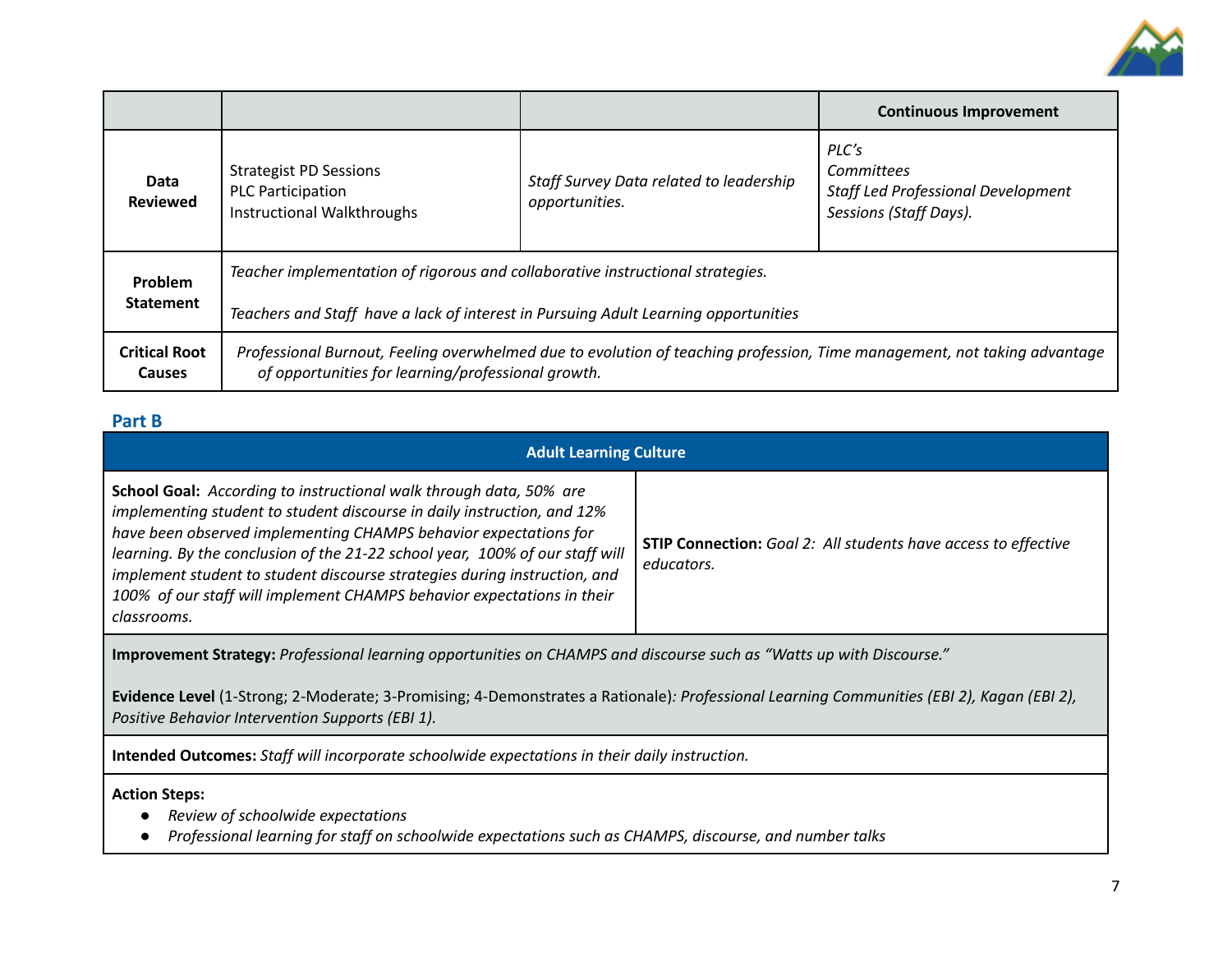

#### **Resources Needed:**

**●** *Professional learning materials (digital and hard copy).*

#### **Challenges to Tackle:**

**●** *Staff buy-in, time for PD, money for PD*

**Equity Supports. What, specifically, will we do to support the following student groups around this goal?**

English Learners: Professional learning opportunities for staff to best meet the needs of EL learners (EL department or EL staff advocate).

Foster/Homeless: Foster awareness of look for's for students in need and knowledge of social service resources.

Free and Reduced Lunch: Foster awareness of look for's for students in need and knowledge of social service resources.

Migrant: N/A

Racial/Ethnic Minorities: Foster awareness of look for's for students in need and knowledge of social service resources.

Students with IEPs: SEIF and Resource teachers to provide support for staff members with IEP students.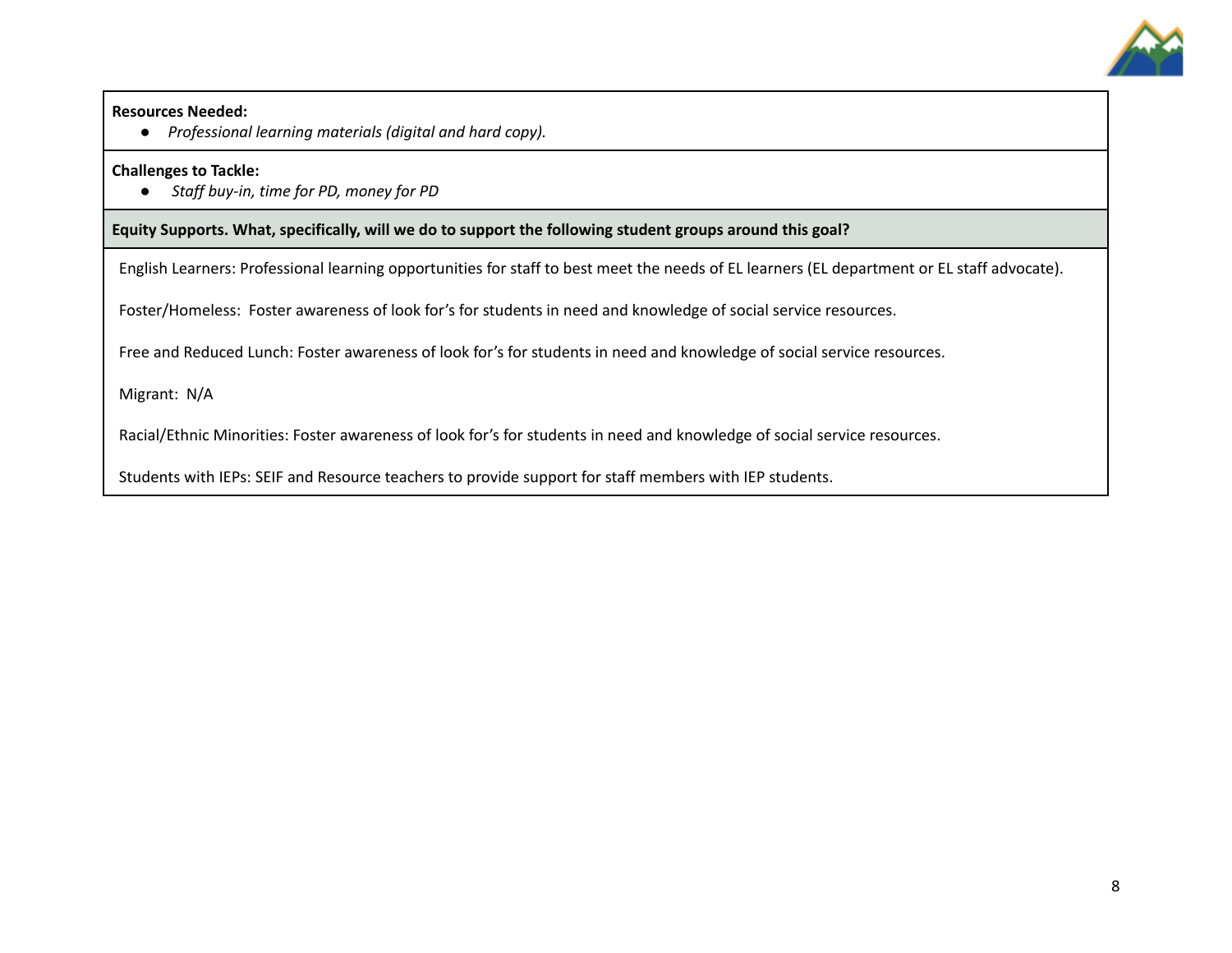

### **Inquiry Area 3 - Connectedness**

### **Part A**

| <b>Connectedness</b>           |                                       |                                                                                                                                |                                                   |  |  |
|--------------------------------|---------------------------------------|--------------------------------------------------------------------------------------------------------------------------------|---------------------------------------------------|--|--|
|                                | <b>Student</b>                        | <b>Staff</b>                                                                                                                   | <b>Family &amp; Community Engagement</b>          |  |  |
| Data<br><b>Reviewed</b>        | Panorama Survey, Districtwide Survey, | Districtwide survey, school survey                                                                                             | Districtwide survey, Community<br>Outreach survey |  |  |
| Problem<br><b>Statement</b>    | Lack of parent engagement             |                                                                                                                                |                                                   |  |  |
| <b>Critical Root</b><br>Causes | child's education.                    | Pandemic restrictions, parental instability, negative perspective of education, feelings of authority vs. partnership in their |                                                   |  |  |

### **Part B**

| <b>Connectedness</b>                                                     |                                                                       |  |  |
|--------------------------------------------------------------------------|-----------------------------------------------------------------------|--|--|
| School Goal: Increase the percent of parents who agree or strongly agree | <b>STIP Connection:</b> Goal 6-All students and adults learn and work |  |  |
| that "they know what goes on inside my child's school from 85% to 91%    | together in safe environments where identities and relationships      |  |  |
| by 2022 as measured by the CCSD District Wide Survey.                    | are valued and celebrated.                                            |  |  |

**Improvement Strategy:** Provide more opportunities for on campus engagement with families.

**Evidence Level** (1-Strong; 2-Moderate; 3-Promising; 4-Demonstrates a Rationale)*: Climate and Culture EBI 4*

Intended Outcomes: Survey data reflects a greater percentage of families who indicate awareness and involvement in school happenings, data, *and academic support.*

**Action Steps:**

- *● PTA Meetings*
- *● Community Outreach survey*
- *● Community Events*
- *● Family Involvement Committee plan*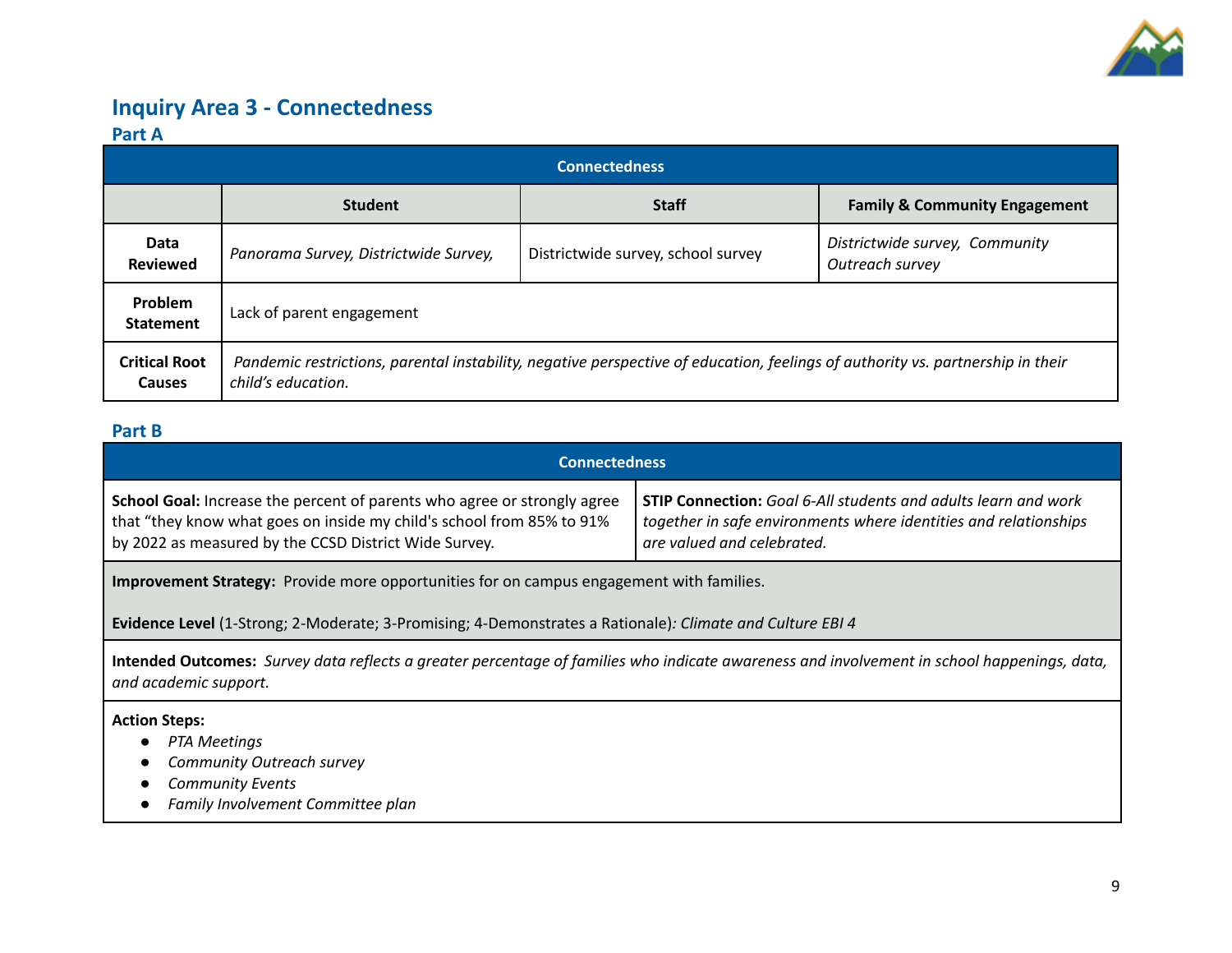

#### **Resources Needed:**

- **●** *Funding for event resources*
- *● Location to host events*
- *● Communication platform for families (Class Dojo, Facebook, Parent link).*

#### **Challenges to Tackle:**

- **●** *Covid restrictions*
- *● Parents reading or listening to information*

**Equity Supports. What, specifically, will we do to support the following student groups around this goal?**

English Learners: Event communication in dual languages to promote inclusivity.

Foster/Homeless: Individual support from school counselor to provide resources and connections with social service offerings.

Free and Reduced Lunch: Provided resources from the school to promote inclusivity and partnership (i.e. school supplies, clothing, food).

Migrant: N/A

Racial/Ethnic Minorities: Provide Multi cultural opportunities/events on campus to promote inclusivity/partnership.

Students with IEPs: Provide opportunities/events on campus to promote inclusivity/partnership with student families.

### **COORDINATION OF FUNDS TO SUPPORT THE PLAN WITH OTHER PROGRAMS**

| <b>Funding Source</b> | <b>Amount Received for Current</b><br><b>School Year</b> | Purpose(s) for which funds are<br>used                                                                    | <b>Applicable Goal(s)</b>                                        |
|-----------------------|----------------------------------------------------------|-----------------------------------------------------------------------------------------------------------|------------------------------------------------------------------|
| <b>General Budget</b> | \$3,620,632                                              | Class Size Reduction, Professional<br>Learning Conferences, CTT,<br>Intervention Program, Full Time<br>AP | <b>Student Success, Adult Learning</b><br>Culture, Connectedness |
| EL Funds              | \$47,798                                                 | Class Size Reduction, CTT,<br><b>Tutoring</b>                                                             | <b>Student Success, Adult Learning</b><br>Culture,               |